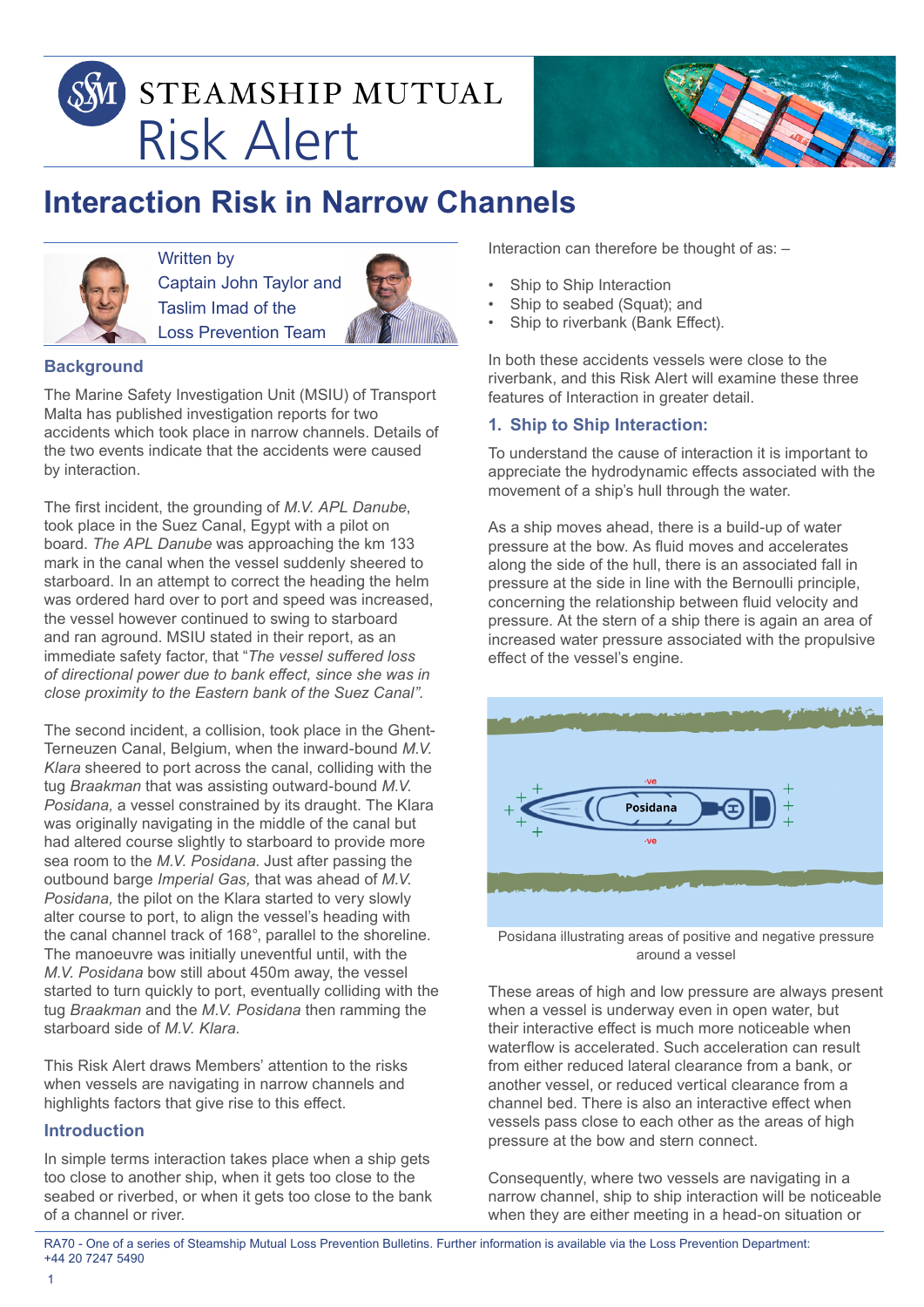

where they are overtaking one another.

Interaction in a head-on situation involving vessels of a similar size is less likely to have a dangerous effect, as generally the bows of the two vessels, where there is a positive pressure, will repel each other and similarly, the positive pressure at the stern of each vessel will repel.

However, as the bow and stern of a vessel repel each other there could be a secondary ship to riverbank effect of which Mariners need to be aware, this is discussed in part 3. Interaction in a head-on situation could be much more critical when a smaller vessel is passing a larger vessel, as the bow of the smaller vessel could be attracted toward the low pressure at the side of the larger vessel and cause an accident. It is important therefore that bridge teams are alert to this potential situation.

Interaction between the vessels is expected to be stronger and more hazardous in an overtaking situation due to the pressure differences between the ships' sides. It is likely in this situation that the smaller vessel may take a sheer into the path of the large vessel. Another possibility is that when the vessels are abeam of one another the bow of each vessel may turn away from the bow of the other causing the respective sterns to swing towards each other.

## **2. Ship to seabed (Squat):**

This occurs when a vessel proceeds too fast in shallow waters. In accordance with Bernoulli's principle, the increased flow between the vessel's keel and the seabed creates a low-pressure system beneath the vessel with a consequential change in the vessel's draught and trim, reducing the Under-Keel Clearance (UKC). In squat, the vessel's turning circle increases as the effectiveness of rudder helm decreases and stopping distances and stopping times increase.



Source - https://www.myseatime.com/discussion/squat



#### **3. Ship to riverbank (Bank Effects):**

As the ship navigates in a narrow channel, the water between the bow and the nearer bank builds up a high pressure resulting in the bow being pushed away from the riverbank, the phenomenon is called Bank Cushion. Similarly, due to low pressure at the stern of the vessel the stern is sucked into the riverbank, explained by Bernoulli's principle, and this phenomenon is called Bank Suction. The combined effect of Bank Cushion and Bank Suction may cause the vessel to take a sudden and decided sheer towards the opposite bank as appears to have happened with the *M.V. APL Danube* in the Suez Canal and the *M.V. Klara* in the Ghent-Terneuzen Canal.



Klara and Posidana Incident - Klara's pilot adjusted course to starboard towards the bank for Posidana after passing Barge Imperial Gas



Klara and Posidana Incident - At Marker 9.6 kilometre, pilot started to turn vessel slowly to port to attain Canal course of 168° (parallel to the shoreline). Whilst initially uneventful the Klara continued to swing to port (possibly cause by "Bank Cushion Effect") and collided with tug Braakman, pushing her against the opposite bank.

In the case of *M.V. APL Danube*, she was close to the edge of the canal, and due to a negative pressure buildup at stern, caused by Bernoulli's principle, she took a sudden sheer to starboard before eventually grounding.